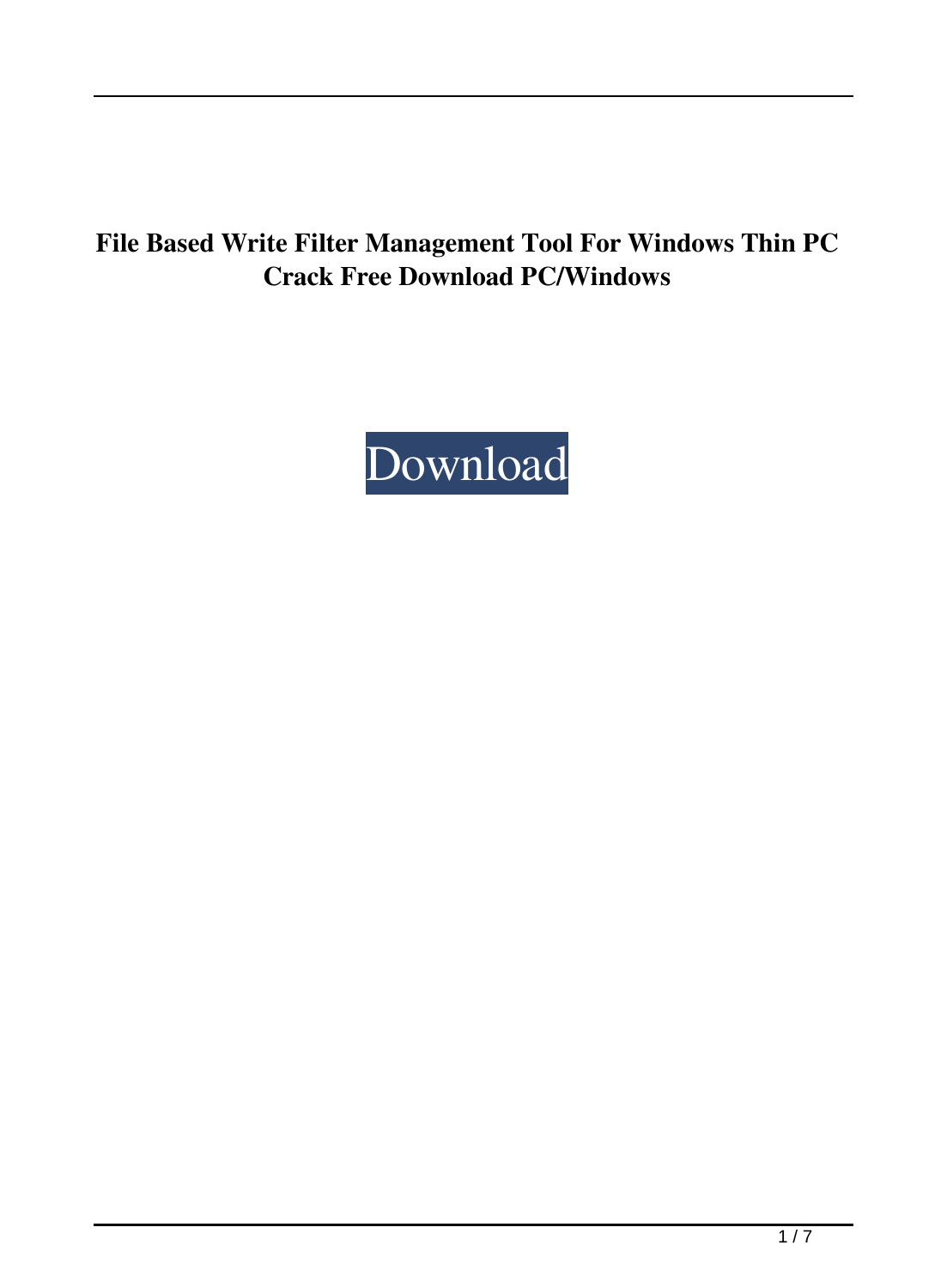# **File Based Write Filter Management Tool For Windows Thin PC Crack + For Windows [Updated]**

This out–of–band feature will offer users a dedicated software for monitoring and configuring the "File Based Write Filter (FBWF)". All content on this website, including dictionary, thesaurus, literature, geography, and other reference data is for informational purposes only. This information should not be considered complete, up to date, and is not intended to be used in place of a visit, consultation, or advice of a legal, medical, or any other professional.|200||199||374|||||| |- |3||align=left|WKAFQEKKBCEKAEEWKEEK||2002||3||4||4||5||57||9||1||13 |- |4||align=left|BS/BSQQAKAKSAKSAKSAKSA||2002||4||4||4||5||56||8||2||12 |- |5||align=left|AF/AK-AKSAQAKAKAKAKQAK||2002||4||4||4||5||40||15||3||13 |- |6||align=left|BBSSAQAKAKAKAKQAKQAK||2002||4||4||4||5||60||9||2||13 |- |7||align=left|C/CQAKAKSAQAKAKAKAKQ||2002||4||4||4||5||60||9||2||13 |- |8||align=left|D/EK-E/KAKAKAKAKAKAKQ||2002||4||4||4||5||59||9||2||13 |- |9||align=left|EK-QQAKAKSAKAKAKAKAK||2002||4||4||4||5||40||15||3||13 |- |10||align=left|K/KQAKAKAKAKAKAKQK||2002||4||4||4||5||40||9||2||13 |- |11||align=left|KQAKAKQKAKQKAKQQK||2002||4||4||4||5||55||9||2||13 |- |12||align=left|QQQAKQQKQQKQ

## **File Based Write Filter Management Tool For Windows Thin PC Free Download Latest**

The keymacro API allows to validate API key parameters. You can validate key prefixes, user/password and the encrypted API key itself. You can either validate API keys of users or all keys available to an application. Application s that don't validate their API keys are required to provide a certificate. The tool will not be able to issue a new certificate to the application, but it will be able to revoke an existing one if necessary. All API keys, which are not valid, will be reported. The syntax of an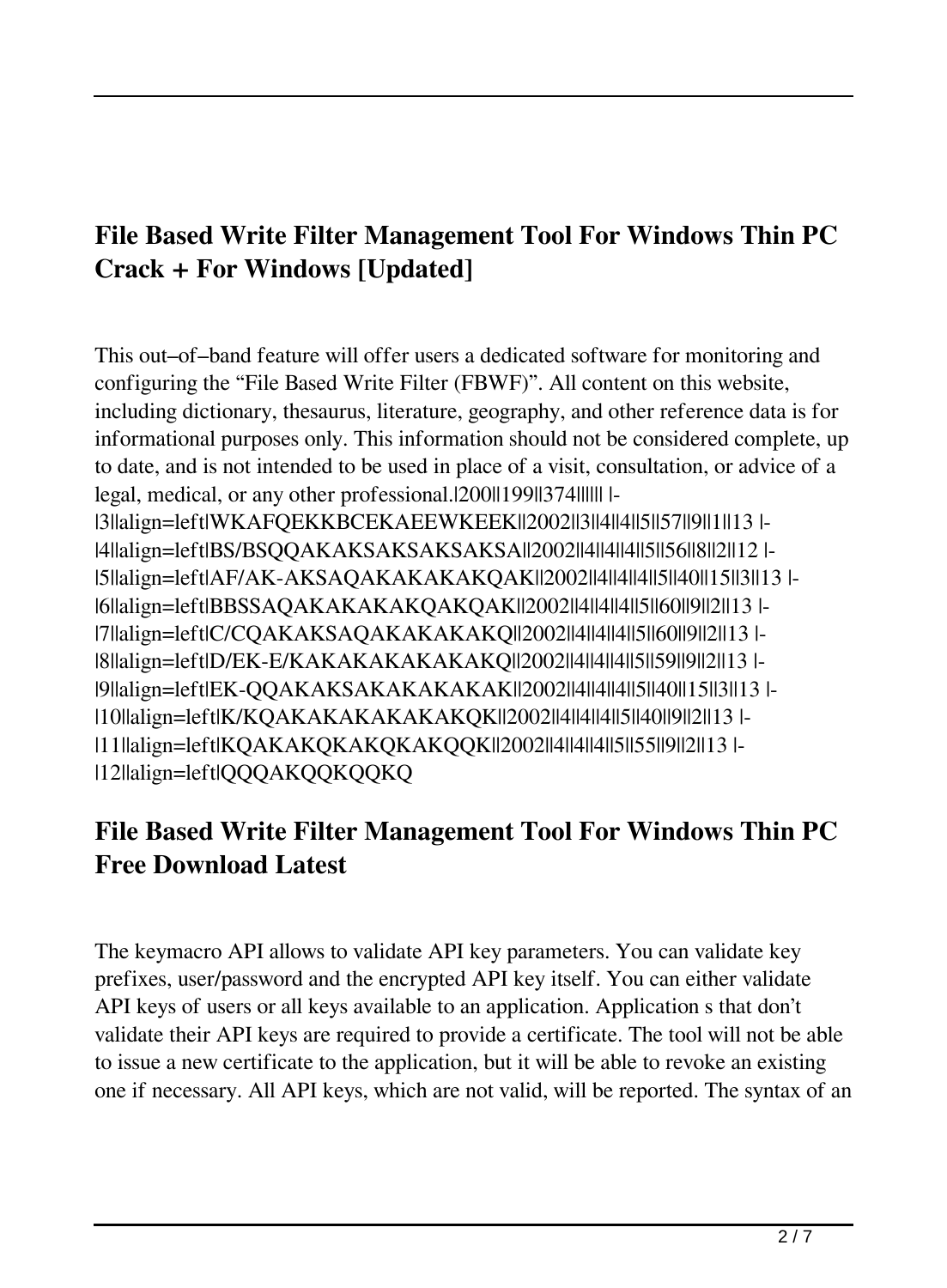API key is (note: if a ">" is inserted inside the key value, you should escape it with a backslash. The escaping is important for the string parser). APIToken">"API Key/name"<<FilePath<</FilePath>><<User<<Password<</Password>>> The User is a string containing the valid username (in the AD domain in which the application is running). The Password is a string containing the username password. If no password is provided, the tool will generate a password by validating the User (or attempting to validate it if no password is provided). The name is the Key of the keymacro and can be any string (in a properly escaped version). You may refer to the keymacro documentation to see all available key macros. For the User and the password, the tool will check whether they are available in the configuration file of the application. If this is not the case, they will be filled in with dummy data. If the user does not exist or is disabled, the tool will warn the user and suggest to provide a new user. If the name is the same as a key in the configuration file, the key is confirmed. If the name is not the same as a key in the configuration file, the key is marked as invalid. The tool can also try to decrypt the API key using the known public keys of the Keymacro Provider. If this was successful, the key will be confirmed. If not, the key will be marked as invalid. Other things to note about keymacro: It is a configuration file parser that will read all configuration parameters from the given file. 81e310abbf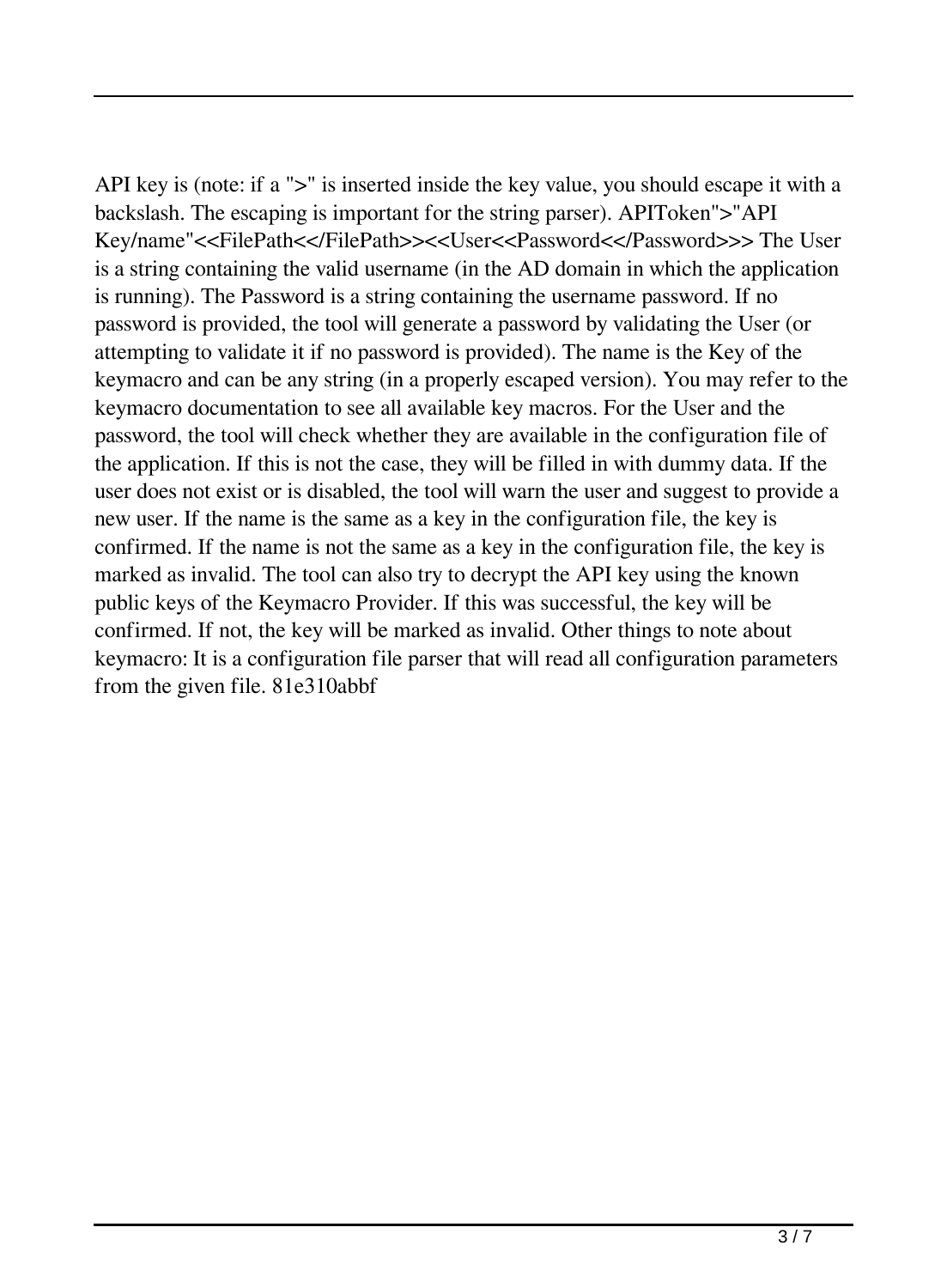## **File Based Write Filter Management Tool For Windows Thin PC Registration Code PC/Windows**

File Based Write Filter Management Tool provides an out–of–band, command line driven application for monitoring and configuring the file based write filter (FBWF) on the client machines. This out–of–band tool is provided to let you monitor and perform configuration changes to the file based write filter on the client side. For this, the tool provides a separate application which can be used via a command line interface. The tool has some limitations, but offers a user friendly interface, so you don't need much knowledge about the file based write filter. Introduction By default, thin clients are configurated to use the file based write filter for their native file system access. In Windows systems, the file based write filter is located in the following folder:

C:\ProgramData\Microsoft\Windows\AppRep\Apps\1006F86BBAB00\WriteFilter\ The file based write filter allows data from the disk to be cached on the client system. This increases data access speed and allows you to use the disk space more efficient. To enable/disable the file based write filter, you have to configure this in the NTFS configuration of the thin client. When you enable the file based write filter, the files on the client disk will be indexed and updated to the repository of the write filter. This will cause a performance penalty on the client side, because the access to the client disk is slower than with native file access. For regular usage you can enable the file based write filter, but consider disabling it, if you want to gain as much performance as possible. File Based Write Filter Management Tool The Tool will monitor and manage the file based write filter on the client side. It is possible to disable the file based write filter at runtime, but this has to be done manually with a command line tool. The Tool offers a very user friendly interface, and we will use it for changing the configuration of the file based write filter. Let's have a look at the Table of Contents: 0) Basic Settings 1) Overview 2) Configuration 3) Logging 0) Basic Settings The tool offers the following features: • Monitoring the status of the file based write filter • Perform configuration changes to the file based write filter The tool allows the following tasks: • Monitoring the status of the file based write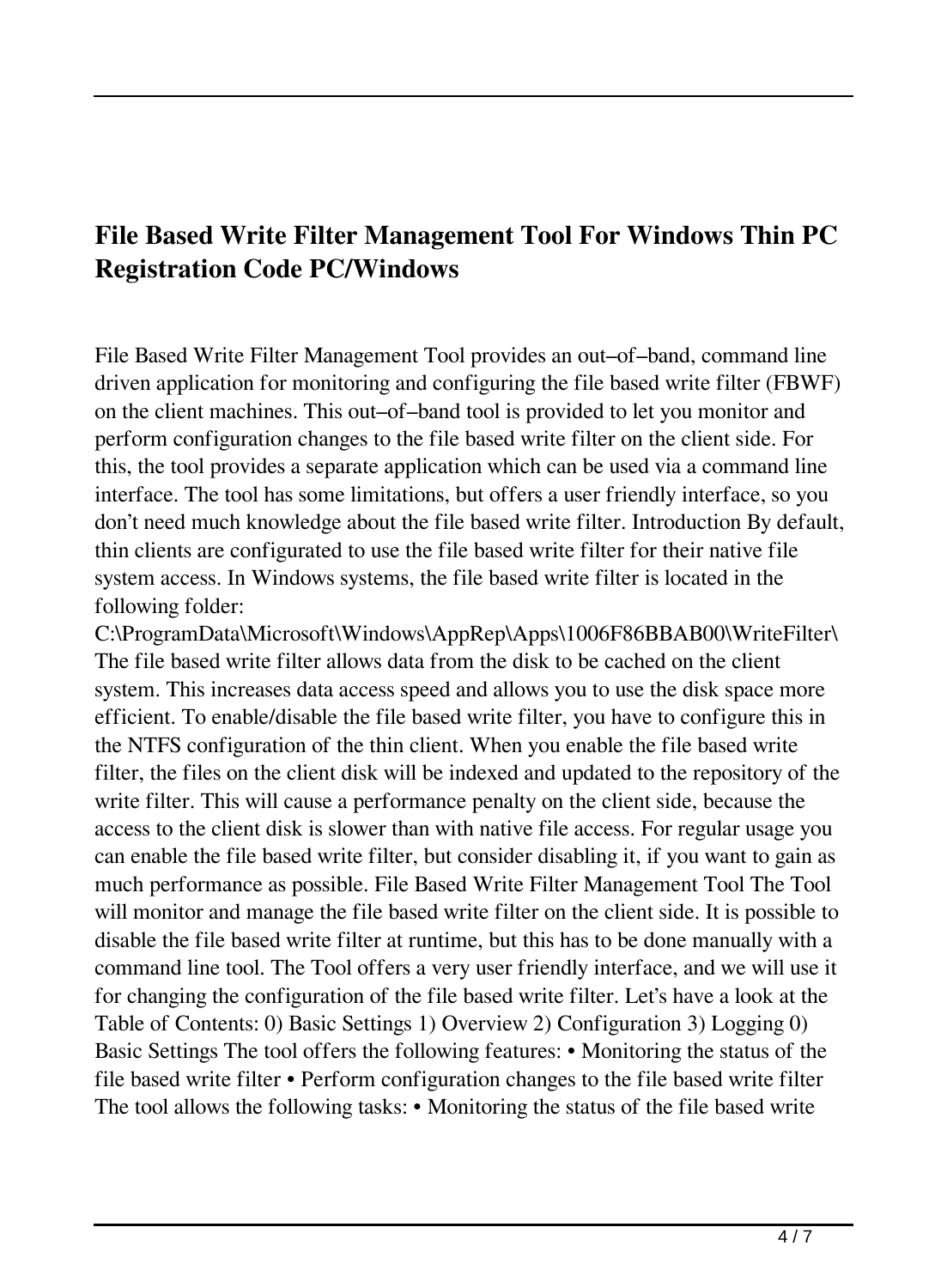#### filter •

## **What's New In File Based Write Filter Management Tool For Windows Thin PC?**

The out–of-band feature will offer users a dedicated software for monitoring and configuring the "File Based Write Filter (FBWF)". By default the application will start on system start and will register a notification area icon. The settings, however, allow suppressing the automatic starting. The tool can be started with a command line parameter to open either the overview dialog or (for users with administrative privileges) the configuration dialog. If the tool is started with a command line parameter, the tool will exit as soon as the respective dialog is closed. If the tool has registered a tray icon, hovering over the icon will show a tooltip containing the protected volumes. If a command is pending for a volume, it will be shown as well. Left-clicking on the icon or selecting "Status…" from its context menu opens the overview dialog with more detailed information about the file based write filter configuration. Users with administrative privileges or credentials can open the configuration dialog by selecting "Configure…" from the icons context menu. The File Based Write Filter Management Tool has a dependency on the File Based Write Filter Provider. There is an update to the originally shipped Provider that must be installed. Screenshots of File Based Write Filter Management Tool File Based Write Filter Management Tool Publisher's Description: If you have a file-based write filter (FBWF) like Windows Vista or Windows 7: • You want to monitor or change the settings • You have an out–of-band process on your PC which changes the settings • You want to have the process running as well Then you need the File Based Write Filter Management Tool (FBWF MT). The application runs as a background process and provides a tray icon to manage the FBWF settings. This tool will start with the application as soon as Windows starts. If you start the application with a command line parameter, it will exit as soon as you close the dialog window. If the application has registered a tray icon, hovering over the icon will show a tooltip containing the protected volumes. If a command is pending for a volume, it will be shown as well. Left-clicking on the icon or selecting "Status" from its context menu will open the overview dialog with more detailed information about the FBWF settings. Users with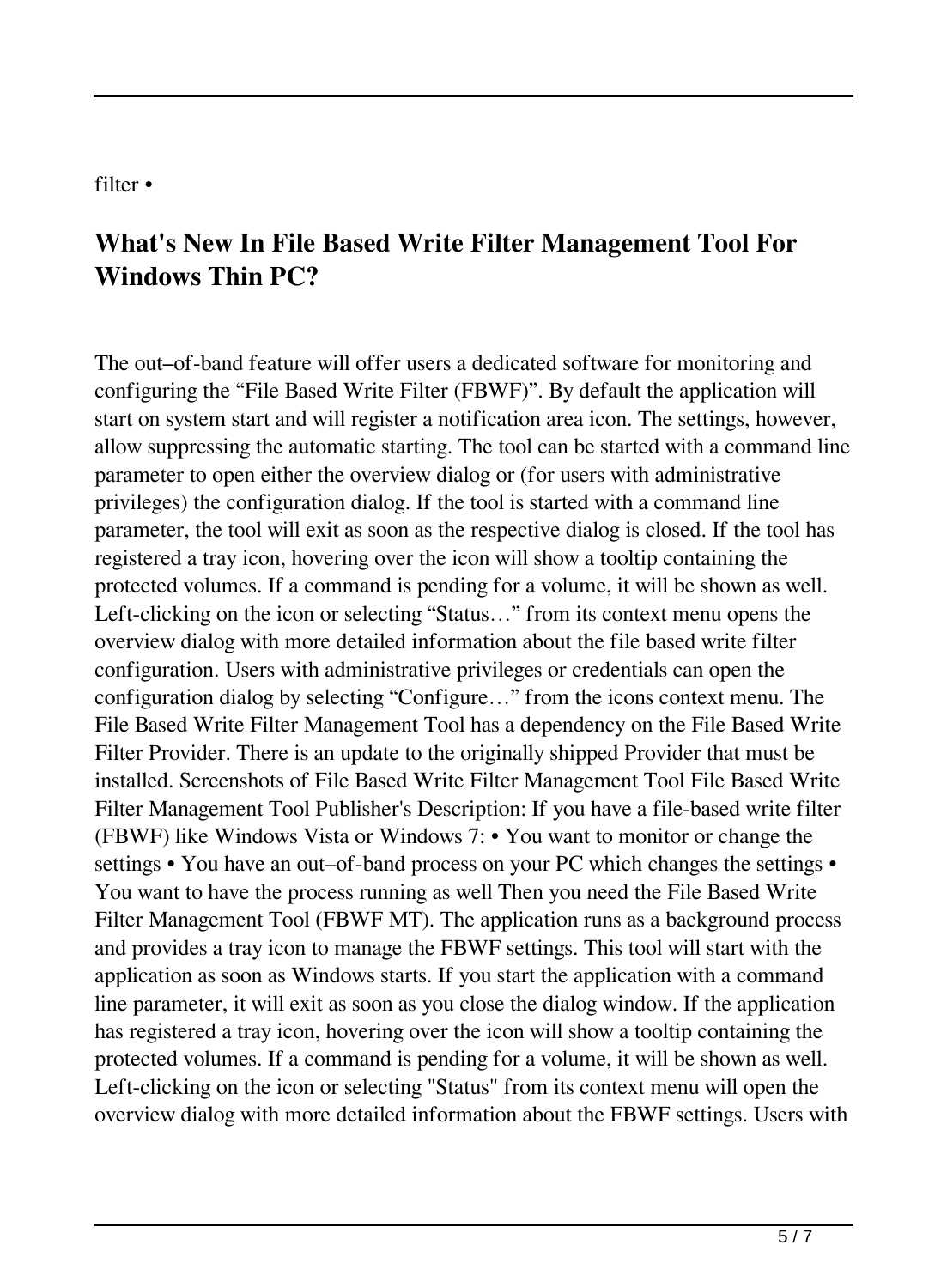administrative privileges can open the configuration dialog by selecting "Configure". FBWF MT has a dependency on the File Based Write Filter Provider and an updated version of the provider has to be installed. File Based Write Filter Management Tool Download Links: File Based Write Filter Management Tool Download links are not posted voluntarily. The download link are provided by 3rd party software repositories or users who downloaded a trial version of a program. We do